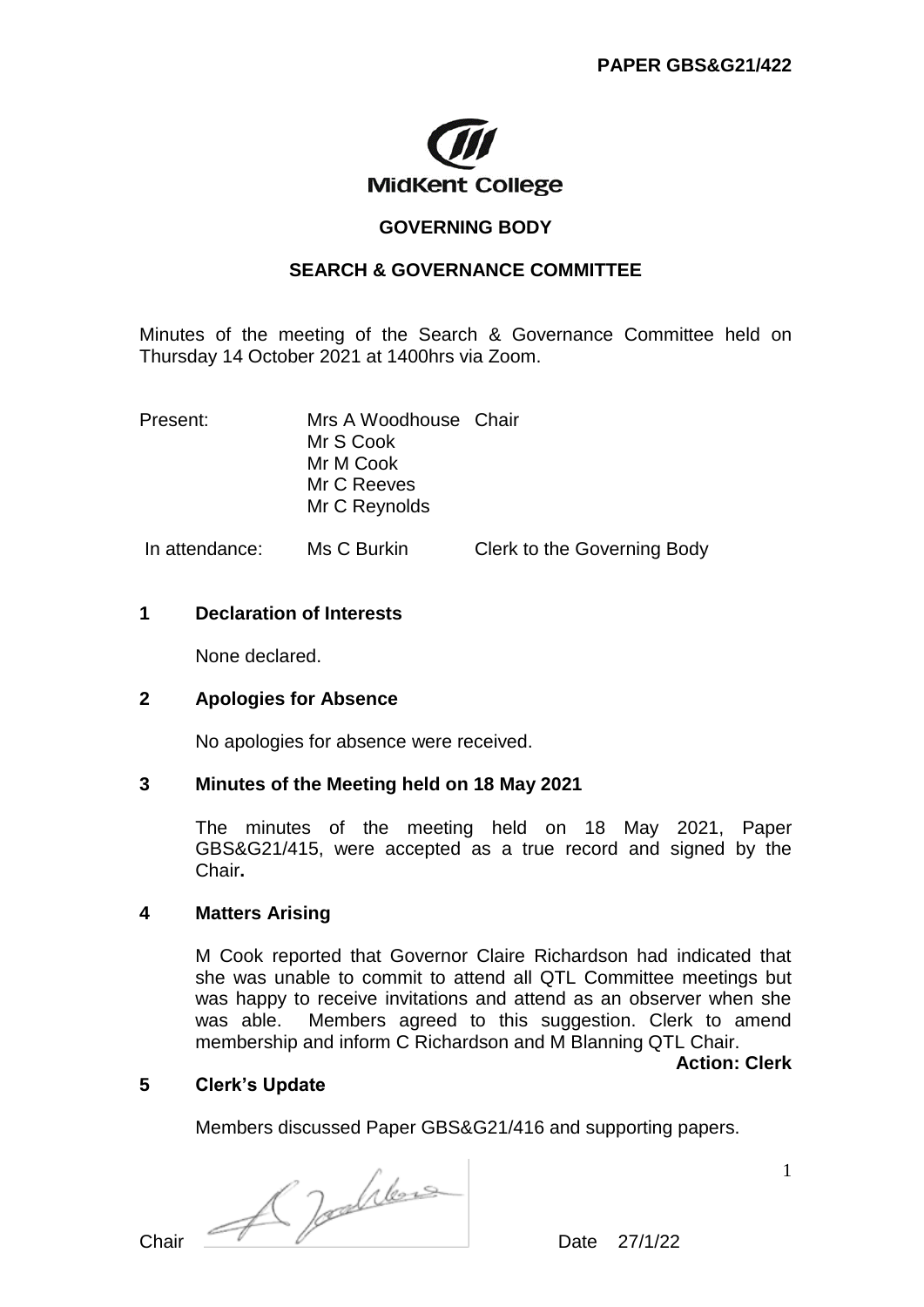# **PAPER GBS&G21/422**

|                | Item from the<br>last meeting                                           | <b>Action</b>                                                                                                                                                                                                                                                                                   | <b>Complete</b>                                                                                                                                                    |
|----------------|-------------------------------------------------------------------------|-------------------------------------------------------------------------------------------------------------------------------------------------------------------------------------------------------------------------------------------------------------------------------------------------|--------------------------------------------------------------------------------------------------------------------------------------------------------------------|
| $\overline{1}$ | Mandatory<br>training log to be<br>maintained<br>and<br>reminders sent. | Clerk continues to<br>send<br>reminders to Governors who<br>have not completed<br>the<br>training.                                                                                                                                                                                              | <b>Remove</b><br>the<br>as<br>training for Governors<br>is changing to the<br><b>Development</b><br><b>ETF</b><br><b>Programme</b><br>&<br>bespoke training.       |
| $\overline{2}$ | Governor<br><b>Development</b>                                          | AW/CB to work up the model<br>with C Hare                                                                                                                                                                                                                                                       | <b>Proposal at item 7.4</b>                                                                                                                                        |
| 3              | <b>Vacancies</b>                                                        | <b>Committee</b><br><b>The</b><br>recommended that Jordan<br>White be co-opted on the<br>Governing Body during this<br>period.                                                                                                                                                                  | <b>Agreed by GB</b><br>J White is<br>actively<br><b>student</b><br>seeking 2<br>at the<br><b>Governors</b><br><b>Voice</b><br><b>Student</b><br><b>Conference.</b> |
|                |                                                                         | Consideration of any gaps in<br>the membership                                                                                                                                                                                                                                                  | Item 6.1                                                                                                                                                           |
| 4              | <b>Skills Audit</b>                                                     | <b>Circulated to members</b>                                                                                                                                                                                                                                                                    | <b>Complete</b>                                                                                                                                                    |
| 5              | <b>Vice Chair</b>                                                       | <b>Current Vice Chair leaves in</b><br>December 2021.                                                                                                                                                                                                                                           | Discuss - item 6.1                                                                                                                                                 |
| 6              | <b>GR&amp;A Deputy</b>                                                  | C Reeves has agreed to be<br><b>Deputy</b><br>for<br>GR&A<br>Committee.                                                                                                                                                                                                                         | <b>Complete</b>                                                                                                                                                    |
| $\overline{7}$ | <b>C</b> Locke                                                          | Sabbatical agreed until April<br>2022                                                                                                                                                                                                                                                           | <b>BF 27/1/22</b>                                                                                                                                                  |
| 8              | Recruitment                                                             | <b>Members discussed lessons</b><br>to be learned and agreed to<br>consider<br>better<br>both<br>information<br>to<br>candidates<br>about the demands of being<br>also<br>Governor and<br>a<br>a<br>'cooling off' period. M Cook<br>will discuss with Chairs of<br>other Colleges what they do. | M Cook has not had<br>opportunity<br>an<br>to<br>discuss with other<br>Chairs.<br><b>Members</b><br>agreed this was<br>no<br>longer required.<br><b>Complete</b>   |
| 9              | AOC Code<br>of<br>Good<br>Governance<br>for<br><b>English Colleges</b>  | Once the revised version is<br>available<br>the<br><b>Clerk</b><br>will<br>review to ensure compliance<br><b>Should</b><br>and<br>with<br><b>Must</b><br>conditions.                                                                                                                            | The new<br>Code was<br>released<br>4/10.<br>on<br><b>Clerk to review and</b><br>report to<br>the<br>next<br>meeting<br><b>January</b><br>2022.                     |
| 10             | <b>Chair</b><br>remuneration                                            | <b>Seeking Charity Commission</b><br>approval                                                                                                                                                                                                                                                   | <b>Update item 7.3</b>                                                                                                                                             |
| 11             | <b>External</b><br>Governance<br><b>Review</b>                          | <b>S&amp;G</b> to consider                                                                                                                                                                                                                                                                      | <b>BF January 2022</b>                                                                                                                                             |
| 12             | Virtual Meetings<br>Annex<br>to<br><b>Standing Orders</b>               | <b>S&amp;G</b><br>recommend<br>to<br><b>Governing Body</b>                                                                                                                                                                                                                                      | <b>Approved - complete</b>                                                                                                                                         |

Chair  $\sqrt{2}$  Date 27/1/22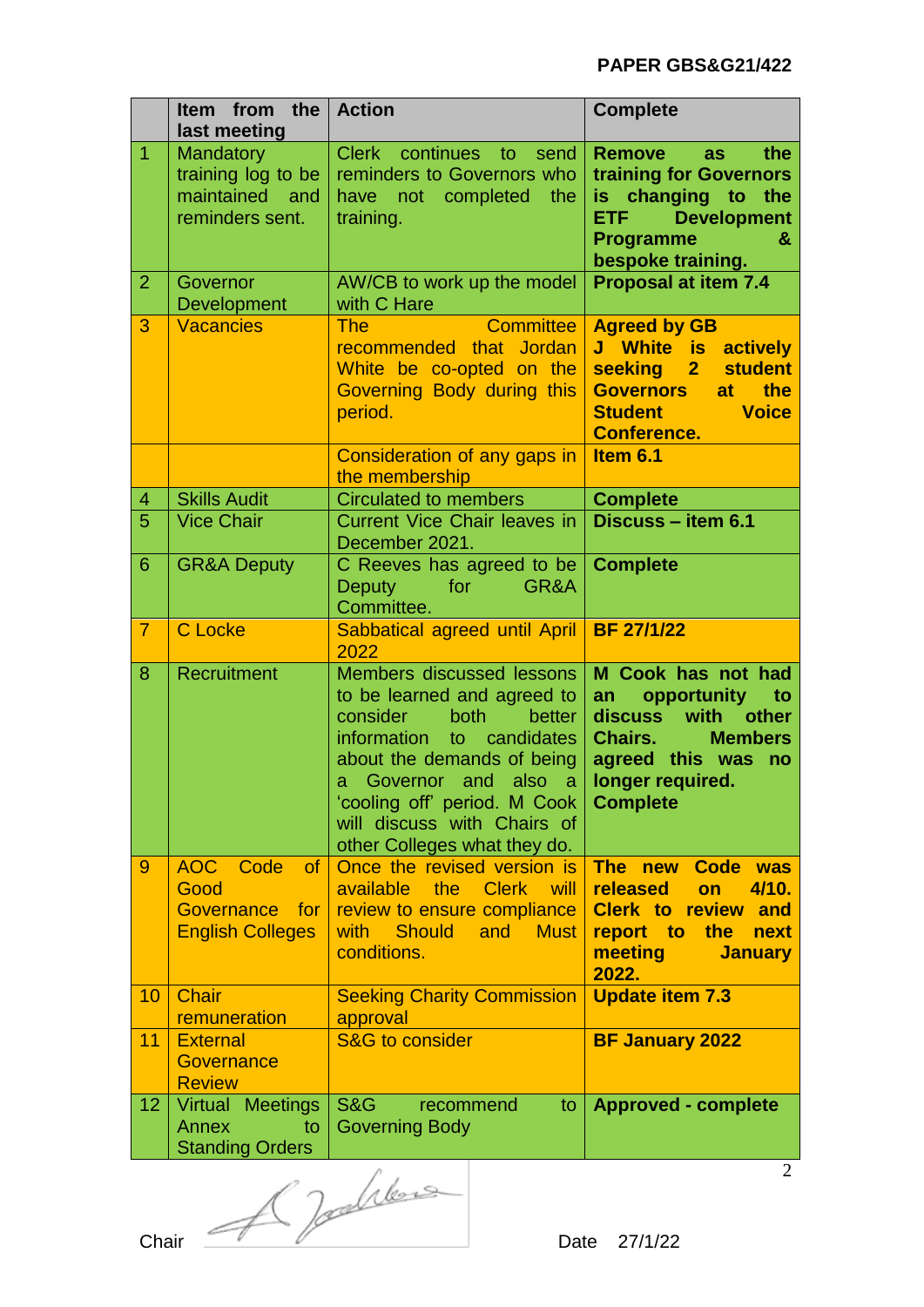| 13 | Governor Budget                                     | The Governing Body now<br>have a budget and cost<br>centre to be monitored by<br>the Clerk.                                                                              | <b>Complete</b>                                                                                                                                             |
|----|-----------------------------------------------------|--------------------------------------------------------------------------------------------------------------------------------------------------------------------------|-------------------------------------------------------------------------------------------------------------------------------------------------------------|
| 14 | <b>EDI</b><br>Annual<br><b>Update</b>               | Form updated<br>and<br>circulated.                                                                                                                                       | <b>Complete</b>                                                                                                                                             |
| 15 | <b>EDI Data</b>                                     | The ESFA are requesting<br>Governor Data Collection for<br>FE return by 22/10/21                                                                                         | <b>Clerk collating</b><br>and<br>completing the return.                                                                                                     |
| 16 | <b>Job</b><br><b>Governor</b><br><b>Description</b> | To a<br>be consider out of <b>Update item 7.5</b><br>Committee                                                                                                           |                                                                                                                                                             |
| 17 | <b>S&amp;G</b><br>Improvement<br>Plan 2021/22       | Recommended to Governing   Approved - Complete<br><b>Body</b>                                                                                                            |                                                                                                                                                             |
| 18 | <b>Risk</b><br>College<br><b>Register</b>           | S Cook would speak to both<br>M Blanning and A Start and<br>establish a way to capture<br><b>reflections</b><br>their<br><b>and</b><br>knowledge as best as<br>possible. | <b>S Cook meeting with</b><br>M<br><b>Blanning and A</b><br>to discuss<br><b>Start</b><br>reflections. M<br><b>Cook</b><br>and S Cook<br>also<br>regularly. |
| 19 | <b>Meeting</b><br><b>Dates</b><br>for 2021/22       | Agreed:<br><b>14 October 2021</b><br>27 January 2022<br>28 April 2022<br>9 June 2022                                                                                     | <b>Complete</b>                                                                                                                                             |

# **6 Search Issues**

6.1 Recruitment Update/Upcoming Vacancies – Members discussed the process for replacing M Blanning as Vice Chair of the Board and Chair of the Remuneration Committee. The nomination and election process was set out in the Governing Body Standing Orders. Members had a debate about gauging Governor interest in this position before the formal process commenced. It was agreed that the Clerk would email all Governors to inform them of the vacancy with the option of contacting C Reynolds directly to discuss the position further.

# **Action: Clerk**

It was agreed that the new Vice Chair of the Board would be the Remuneration Committee Chair.

Recruitment of a Student Governor (s) was in progress. Following the Student Voice Conference in October and Student Cabinet and Student Governor Selections, it was hoped that the new Student Governor(s) will be elected and able to attend the November Governing Body meeting.

Recruitment of a member from the Local Business Community – mindful of the Skills white paper, members considered an action from the

Chair  $\overbrace{\qquad \qquad }$  Date 27/1/22

3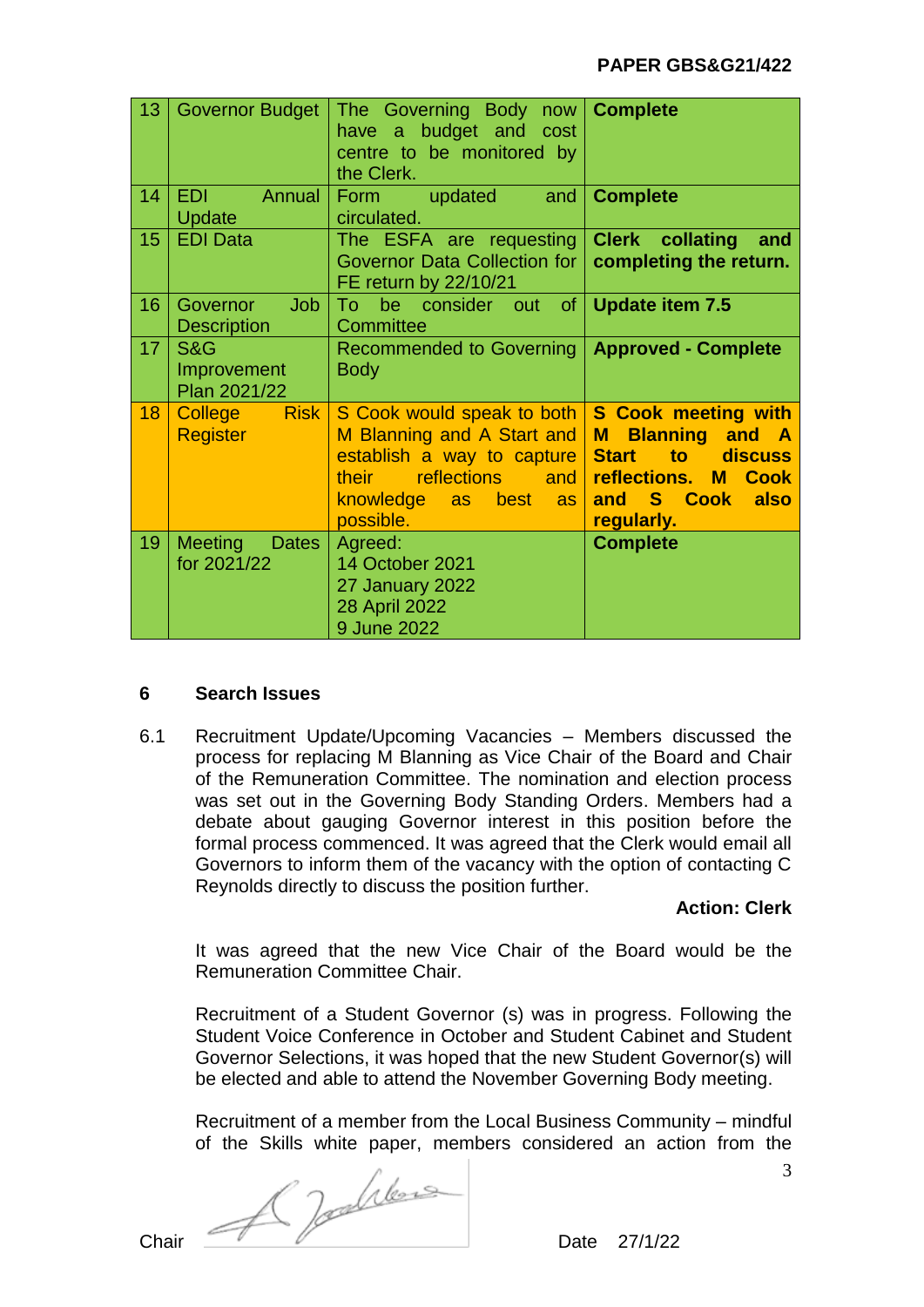Governance Improvement Plan (GIP) to recruit a local business member. Members discussed this requirement and the different options available to attract this member. The Committee agreed that the role needed to be flexible to encourage appointments from a wider spectrum of candidates for example appointing for 1 year and extending as appropriate. The Committee also recognised that the role would be suitable for someone at a director/executive level and to ensure they had the right strategic insight they should be from a larger business

S Cook sought clarification asking whether the appointment was to seek assurance regarding the College's links with the business community or to provide representation that the Board believed was missing and the limitations of the role. It was agreed that the Governing Body need to clarify what they sought from the addition of a representative from the business community being added to the Board to enable the Committee to search appropriately and this will be raised at a future Governing Body meeting. S Cook was requested to provide a scope of the current College connections with local business to give Governors assurance of the local links. It was agreed the Executive would use their links to gauge any external interest and if need be, the Committee will consider engaging an external search.

# **Action: S Cook/Exec**

6.2 Link Governors/Governors with special responsibilities – members assessed the current list and noted some overlap with some Directors having two or more Governors with which to engage. It was agreed this could not be avoided due to the large areas under each Director but it was noted that Governors could engage more with the Head of Department to reduce workload for the Director.

It was noted that when M Blanning leaves his link area could be split between A Orhiere for IT, D Gagie for Business and J Williams for Health & Social Care, once he has more availability. In the meantime C Reeves offered to cover any areas required and will liaise with the Clerk. **Action: C Reeves/Clerk**

Members agreed that not all areas had to have a Link Governor and to encourage more coverage with Governor Visits (GIV) to the other areas.

6.3 Committee membership – membership paper GBS&G21/417 was reviewed and the updates noted. Members discussed the proposal for Staff Governor Babs Jossi moving from GR&A Committee to QTL Committee and noted the concerns raised by the QTL Committee Chair regarding potential conflicts of interest. It was discussed and agreed that such conflicts could be managed and that B Jossi should join the Committee where she feels she can make the most valuable contribution.

# **Action: Chair to speak to B Jossi & QTL Chair**

Chair  $\mathcal{A}$  de  $\mathcal{A}$ 

4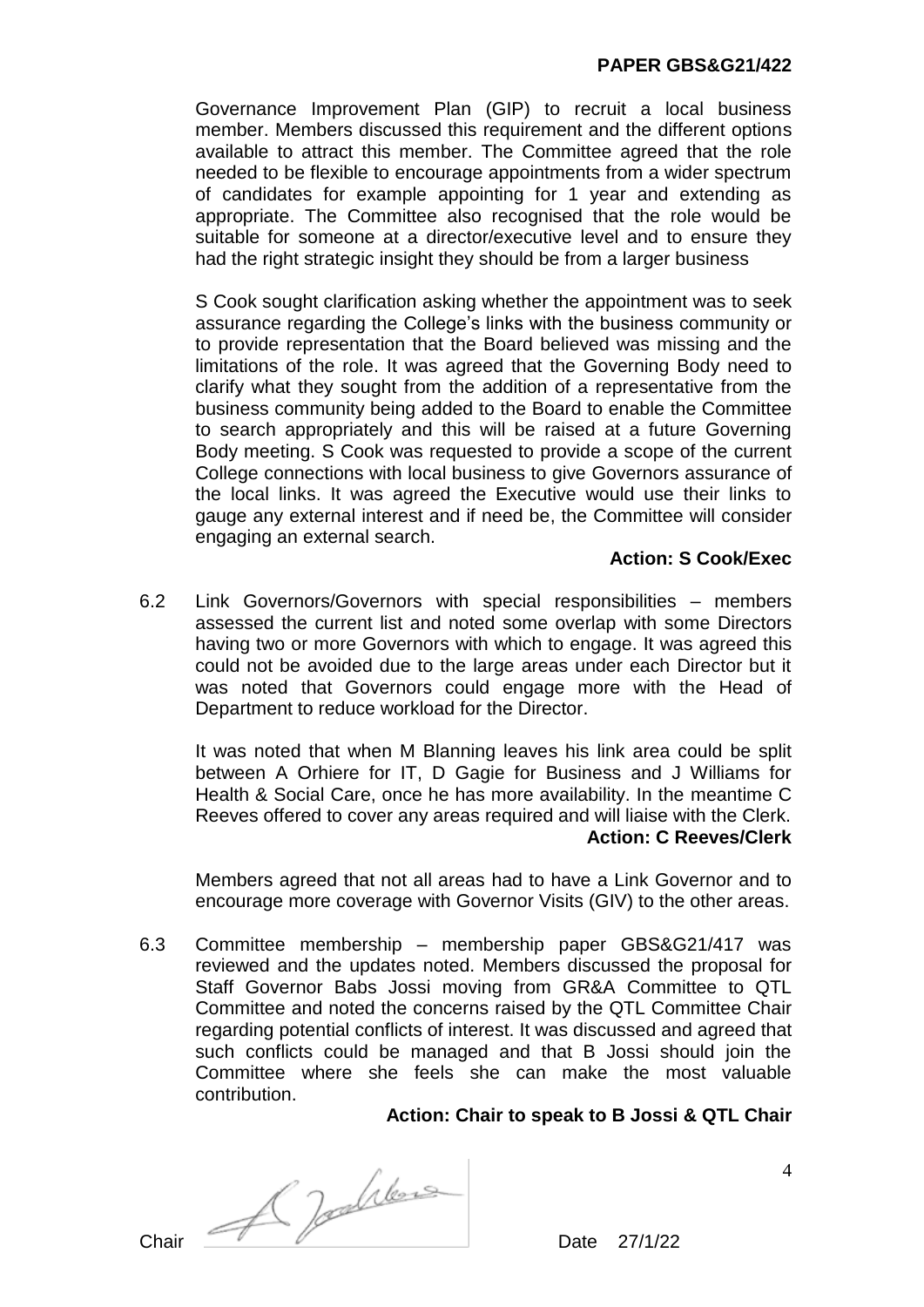Members also discussed and agreed that Staff Governor, Lynn Snedden would be invited to join the GR&A Committee.

### **Action: C Reynolds to speak to L Snedden**

6.4 Attendance for 2020/21 – members noted the figures and raised a concern regarding the data presented for QTL Committee. They requested this be reviewed to ensure it accurately reflected attendance in light of one member leaving the Committee and the attendance of the Chair of the Board.

# **Action: Clerk**

They noted that some Governors attend other Committees to observe but this was not recorded in official attendance figures. Although they were not formally members, they were still engaging with topics such as the QTL Calls which occur four times per annum to help Governors monitor teaching and learning.

# **7 Governance Items**

- 7.1 First year informal meetings with the Chair members noted the historical reasoning for these meetings. As the current Chair holds regular 1:1s with all Governors, this informal meeting would no longer be required. The formal meeting in the third year of a term will continue. The Chair JD and Governor JD would be updated to reflect this change. **Action: Clerk**
- 7.2 Governance Self-Assessment Report (GSAR) & Governance Improvement Plan (GIP) - following the GSAR/GIP workshops on 14 September 2021 the documents had been drafted and presented for review by the Committee (Paper GBS&G21/418). Members noted that M Blanning had seen and agreed the document as a true reflection of the discussion. The action under point 7 was amended to 'to be developed as progress is made'. Members agreed the **recommendation** to the Governing Body for approval of the GSAR and GIP.

# **Action: GB Chair/Clerk**

- 7.3 Remuneration of the Chair role Members noted the progress made by C Reynolds, A Woodhouse and the Clerk having engaged with Peter Spencer of Wellers Law Group LLP to administer the application to the Charity Commission for remuneration of the role of Chair to Governing Body. The application had been completed and sent to Charity Commission but no response had been received at present**.**
- 7.4 Governor Development Programme members noted the Governing Body's request to consider alternative options for presenting the training outside of the usual schedule. Members considered two options 1) sessions combined and presented in a designated training half day

Chair  $\mathcal{A}$  de  $\mathcal{A}$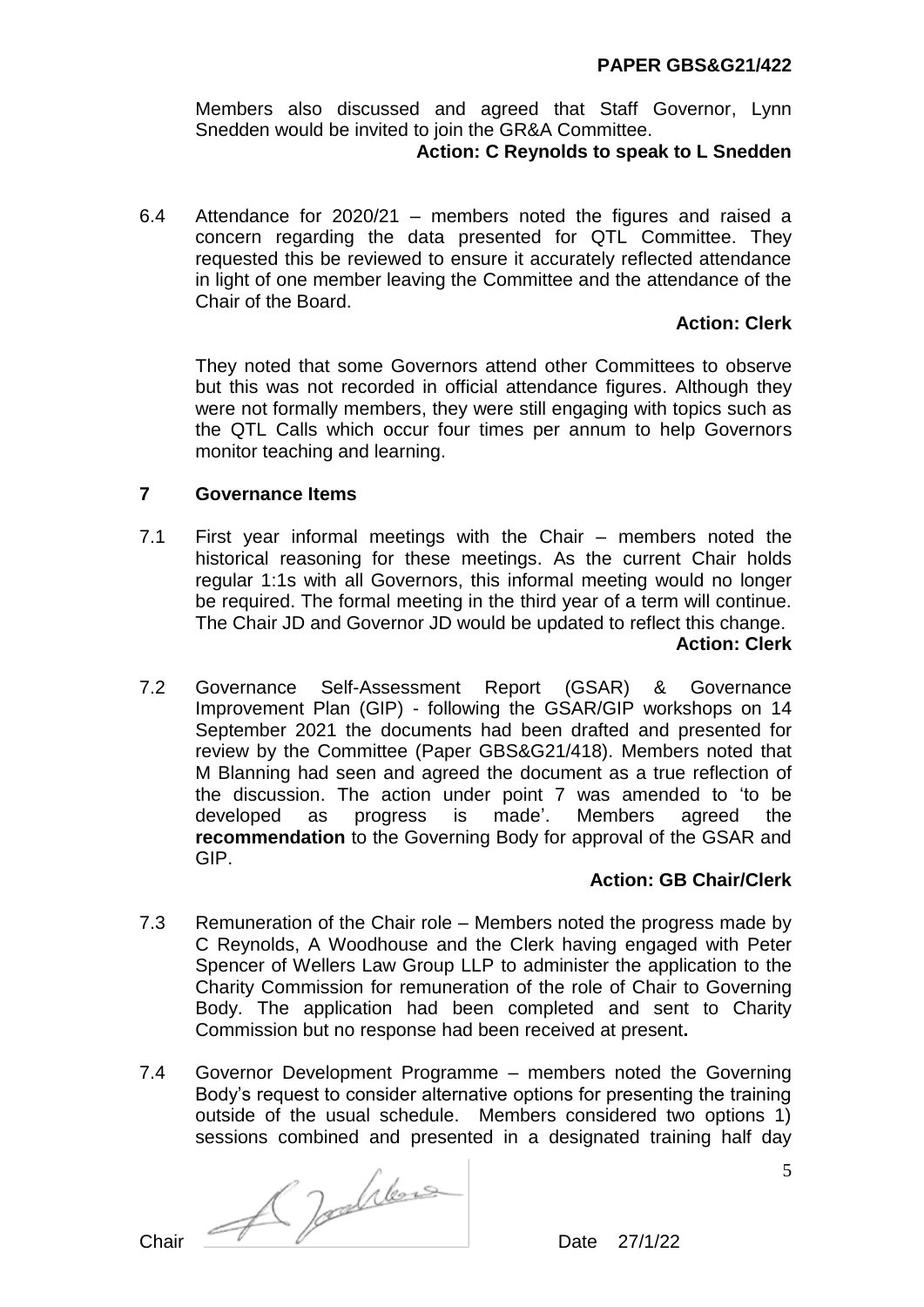twice a year and 2) four x 45mins zoom training to be offered between Governing Body meetings i.e. two/three weeks after a Governing Body meeting. These would be recorded and available for Governors.

Members agreed to recommend option 2 to Governing Body.

### **Action: Chair**

They also approved the training document for circulation to Governors as a guide for completion of online modules and other training requirements which will then be logged by the Clerk.

# **Action: Clerk**

# 7.5 Job Descriptions:

Governor JD – members discussed the document presented in tracked changes following a review by the Clerk and HR Manager. Members agreed the following amendments: retain the Nolan Principles; remove section C completely and update the mission statement. This will then be **recommended** to Governing Body for approval.

# **Action: Clerk/Chair**

Governing Body Chair's JD – this was presented for information as an update following the Charity Commission application. Members agreed amendments subject to the rewording of the new (j) and (k) under section 3 and the correction of errors. It was noted that the changes for future use depended on the outcome of the Charity Commission application. They agreed that the draft should also be reviewed by the HR Manager.

# **Action: Clerk to amend**

# **8 College Risk Register**

Members reviewed Risk 16 – Failure of effective Governance with the current Risk Priority as low – members agreed that no amendments were required.

# **9 Any Other Business**

Members discussed the Governor on sabbatical and agreed to consider next steps at their next meeting. They noted that this Governor had remained involved in the College.

Also noted for the next meeting is the consideration of an external review of the Board in July 2022.

# **10 Date of Next Meeting**

The next meeting is scheduled for Thursday 27 January 2021 at 5pm.

 $Char$